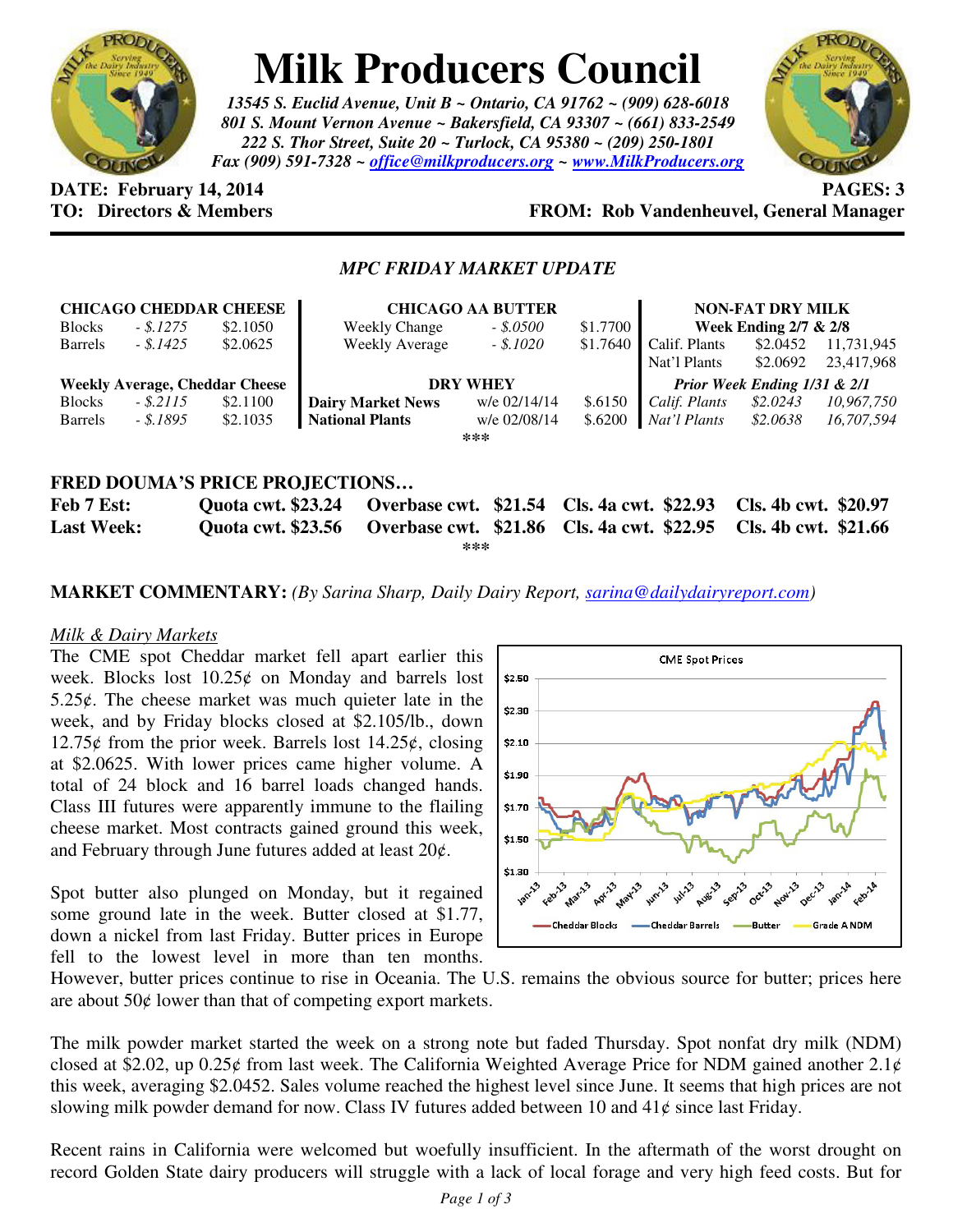now, they are enjoying an early spring. Corrals are dry, cows are comfortable and milk production is high. Dairy producers around the nation are trying to increase production in response to high milk prices and positive margins. But severe weather has hampered efforts to grow the milk supply in much of the country. The mild winter has given California producers a short-term advantage but there may be a painful reckoning later this year.

Chinese government statistics confirmed what the market has suspected for some time. Chinese milk output fell 5.7% in 2013 from 2012. Chinese dairy producers have thinned the herd amidst poor margins and disease. But USDA statistics suggest that the lack of growth in production per cow is a larger force behind the Chinese milk deficit. Since 2009, Chinese milk output per cow has grown at roughly half the rate of the mature U.S. dairy industry.

Growth in China is slow despite their considerable efforts to modernize the dairy industry there. They have

**U.S. Hay Exports to China** 70,000 60,000 g 50,000<br>0 40,000<br>ig 30,000  $\Sigma_{20,000}$ 10,000 0 Jul-08  $en-09$ Jul-09  $1u + 10$  $Im-12$ Jul-12  $l$ an-13  $Jul-13$ an-10  $\frac{11}{2}$  $Jul-11$ an-08

imported the Western dairy model and Holstein genetics. But a balanced dairy ration is expensive and quality forage supplies are scarce. China imported 575,282 metric tons of alfalfa from the U.S. in 2013, up 60% from the



year before and nearly eight times as much as in 2009. But it is not enough. Very little of China's precious water and farmland is devoted to dairy quality forage. China will likely continue to import growing volumes of alfalfa and dairy products as long as Chinese incomes continue to rise.

Weekly dairy cow slaughter totaled 53,911, down 14.7% from the same week a year ago. Dairy producers are clearly slowing cull rates in an effort to expand milk production and avoid paying ever more for replacement heifers. At the weekly dairy sale in Turlock, the average price of #1 Holstein springers topped \$2,000.

#### *Grain Markets*

Corn futures went nowhere this week. USDA increased its estimate of corn, wheat and soybean exports in its monthly revisions to the World Agricultural Supply and Demand Estimates. It seems that global grain buyers are restocking after years of very tight supplies. But there is more than enough grain in the world, and the change has had little impact on corn prices.

Soybean and soybean meal futures climbed again this week. The South American crop is large, and harvest is underway. Brazil is exporting beans at a record pace. But U.S. bean exports remain strong. Chinese buyers are looking to cancel some U.S. soybean cargoes and switch their business to the Southern Hemisphere. But ships are lined up in U.S. ports, and it is simply too late for cancellations. Chinese authorities are more aggressively looking for traces of unapproved GMOs in soybean cargos, perhaps as an excuse to undo their contracts. Soybeans will continue to leave the country well into March.

U.S. bean supplies are tight, and unless the domestic crush slows or imports rise significantly, supplies will be impossibly tight by the time new crop supplies arrive. The weather is indeed slowing the U.S. crush, which could help to ease soybean supplies later this year, but for now it is propping up soybean meal prices. High soybean and soybean meal prices will encourage farmers to plant more soybeans this year, but it will be some time before the potential for a large U.S. soybean crop can pressure prices.

Argentina's political uncertainty represents a wild card for global soybean prices. Argentine farmers are still holding most of last year's crop, and they are reticent to sell. Soybeans are the best hedge against rampant